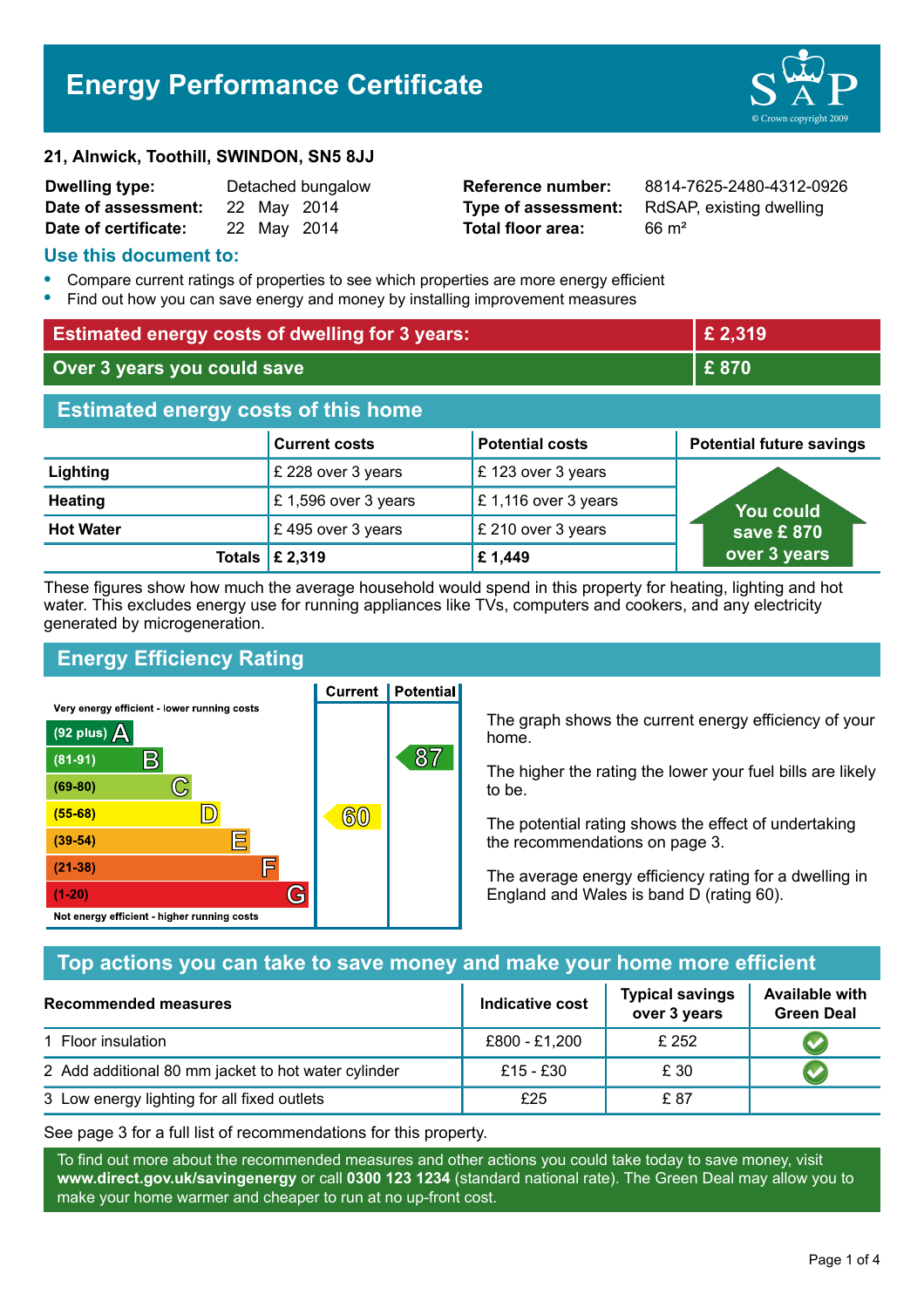#### 21, Alnwick, Toothill, SWINDON, SN5 8JJ 22 May 2014 RRN: 8814-7625-2480-4312-0926

**Energy Performance Certificate**

#### **Summary of this home's energy performance related features**

| <b>Element</b>        | <b>Description</b>                          | <b>Energy Efficiency</b> |
|-----------------------|---------------------------------------------|--------------------------|
| Walls                 | Cavity wall, filled cavity                  | ★★★★☆                    |
| Roof                  | Pitched, 250 mm loft insulation             | ★★★★☆                    |
| Floor                 | Solid, no insulation (assumed)              |                          |
| Windows               | Fully double glazed                         | ★★★☆☆                    |
| Main heating          | Boiler and radiators, mains gas             | ★★★★☆                    |
| Main heating controls | Programmer, room thermostat and TRVs        | ★★★★☆                    |
| Secondary heating     | None                                        |                          |
| Hot water             | From main system                            | ★★★☆☆                    |
| Lighting              | Low energy lighting in 17% of fixed outlets | ★★☆☆☆                    |

Current primary energy use per square metre of floor area: 256 kWh/m² per year

The assessment does not take into consideration the physical condition of any element. 'Assumed' means that the insulation could not be inspected and an assumption has been made in the methodology based on age and type of construction.

## **Low and zero carbon energy sources**

Low and zero carbon energy sources are sources of energy that release either very little or no carbon dioxide into the atmosphere when they are used. Installing these sources may help reduce energy bills as well as cutting carbon. There are none provided for this home.

# **Opportunity to benefit from a Green Deal on this property**

The Green Deal may enable owners and occupiers to make improvements to their property to make it more energy efficient. Under a Green Deal, the cost of the improvements is repaid over time via a credit agreement. Repayments are made through a charge added to the electricity bill for the property. To see which improvements are recommended for this property, please turn to page 3. You can choose which improvements you want to install and ask for a quote from an authorised Green Deal provider. They will organise installation by an authorised Green Deal installer. If you move home, the responsibility for paying the Green Deal charge under the credit agreement passes to the new electricity bill payer.

For householders in receipt of income-related benefits, additional help may be available.

To find out more, visit **www.direct.gov.uk/savingenergy** or call **0300 123 1234**.

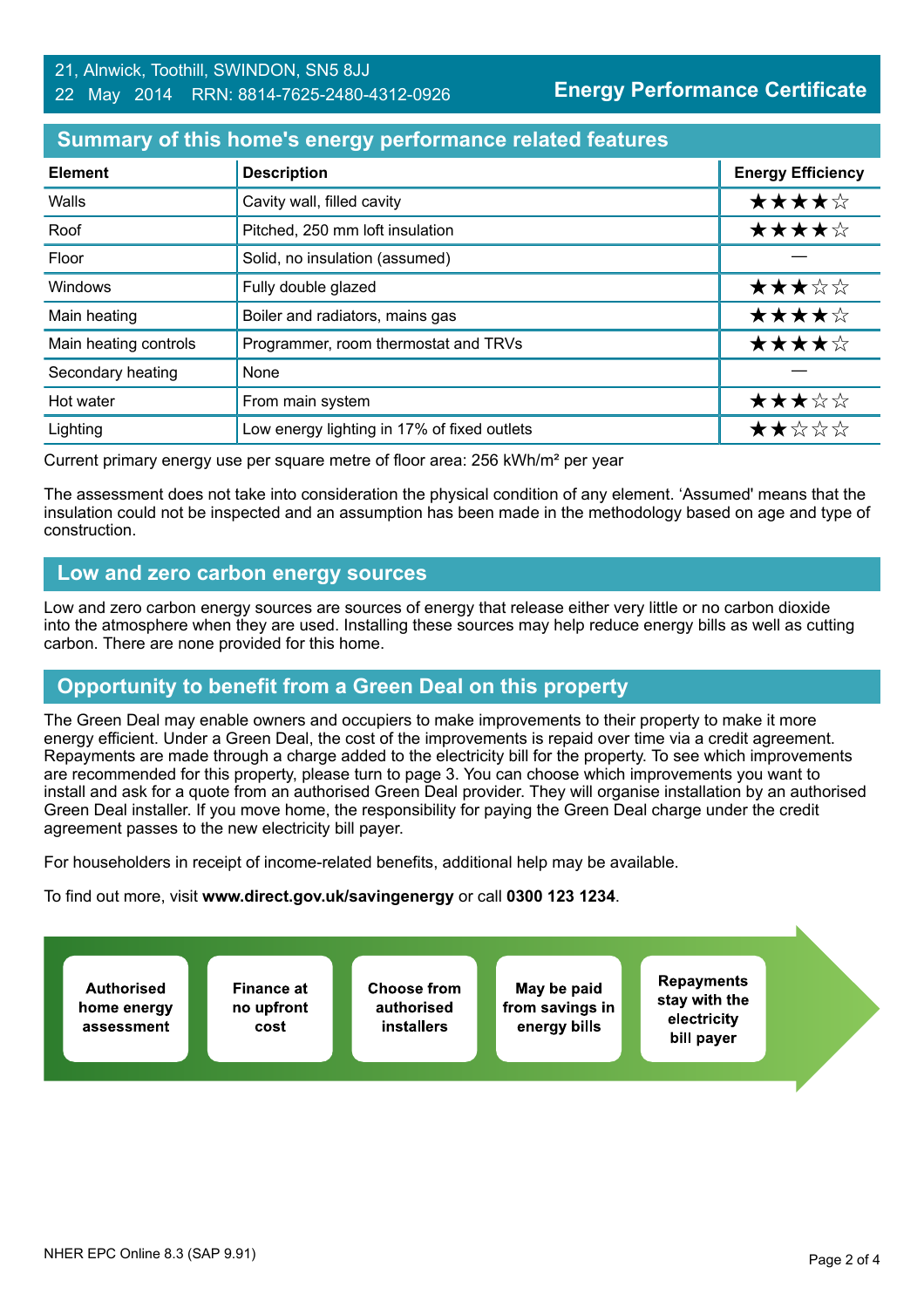#### 21, Alnwick, Toothill, SWINDON, SN5 8JJ 22 May 2014 RRN: 8814-7625-2480-4312-0926

## **Recommendations**

The measures below will improve the energy performance of your dwelling. The performance ratings after improvements listed below are cumulative; that is, they assume the improvements have been installed in the order that they appear in the table. Further information about the recommended measures and other simple actions you could take today to save money is available at **www.direct.gov.uk/savingenergy**. Before installing measures, you should make sure you have secured the appropriate permissions, where necessary. Such permissions might include permission from your landlord (if you are a tenant) or approval under Building Regulations for certain types of work.

Measures with a green tick  $\bullet$  are likely to be fully financed through the Green Deal since the cost of the measures should be covered by the energy they save. Additional support may be available for homes where solid wall insulation is recommended. If you want to take up measures with an orange tick  $\blacklozenge$ , be aware you may need to contribute some payment up-front.

| <b>Recommended measures</b>                          | <b>Indicative cost</b> | <b>Typical savings</b><br>per year | <b>Rating after</b><br>improvement | <b>Green Deal</b><br>finance |
|------------------------------------------------------|------------------------|------------------------------------|------------------------------------|------------------------------|
| <b>Floor insulation</b>                              | £800 - £1,200          | £84                                | <b>D65</b>                         |                              |
| Add additional 80 mm jacket to hot water<br>cylinder | $£15 - £30$            | £10                                | <b>D65</b>                         |                              |
| Low energy lighting for all fixed outlets            | £25                    | £ 29                               | <b>D66</b>                         |                              |
| Replace boiler with new condensing<br>boiler         | £2,200 - £3,000        | £130                               | C73                                |                              |
| Solar water heating                                  | £4,000 - £6,000        | £ 36                               | C75                                |                              |
| Solar photovoltaic panels, 2.5 kWp                   | £9,000 - £14,000       | £ 258                              | <b>B86</b>                         |                              |
| Wind turbine                                         | £1,500 - £4,000        | £ 20                               | <b>B87</b>                         |                              |

#### **Alternative measures**

There are alternative measures below which you could also consider for your home.

- **•** Biomass boiler (Exempted Appliance if in Smoke Control Area)
- **•** Air or ground source heat pump
- **•** Micro CHP

# **Choosing the right package**

Visit **www.epcadviser.direct.gov.uk**, our online tool which uses information from this EPC to show you how to save money on your fuel bills. You can use this tool to personalise your Green Deal package. **Public services all in one place** part of the place of the place of the place

| <b>Green Deal package</b>          | <b>Typical annual savings</b> |  |
|------------------------------------|-------------------------------|--|
| Floor insulation                   | <b>Total savings of £94</b>   |  |
| Hot water cylinder insulation      |                               |  |
| Electricity/gas/other fuel savings | £0/£94/£0                     |  |



You could finance this package of measures under the Green Deal. It could **save you £94 a year** in energy costs, based on typical energy use. Some or all of this saving would be recouped through the charge on your bill.